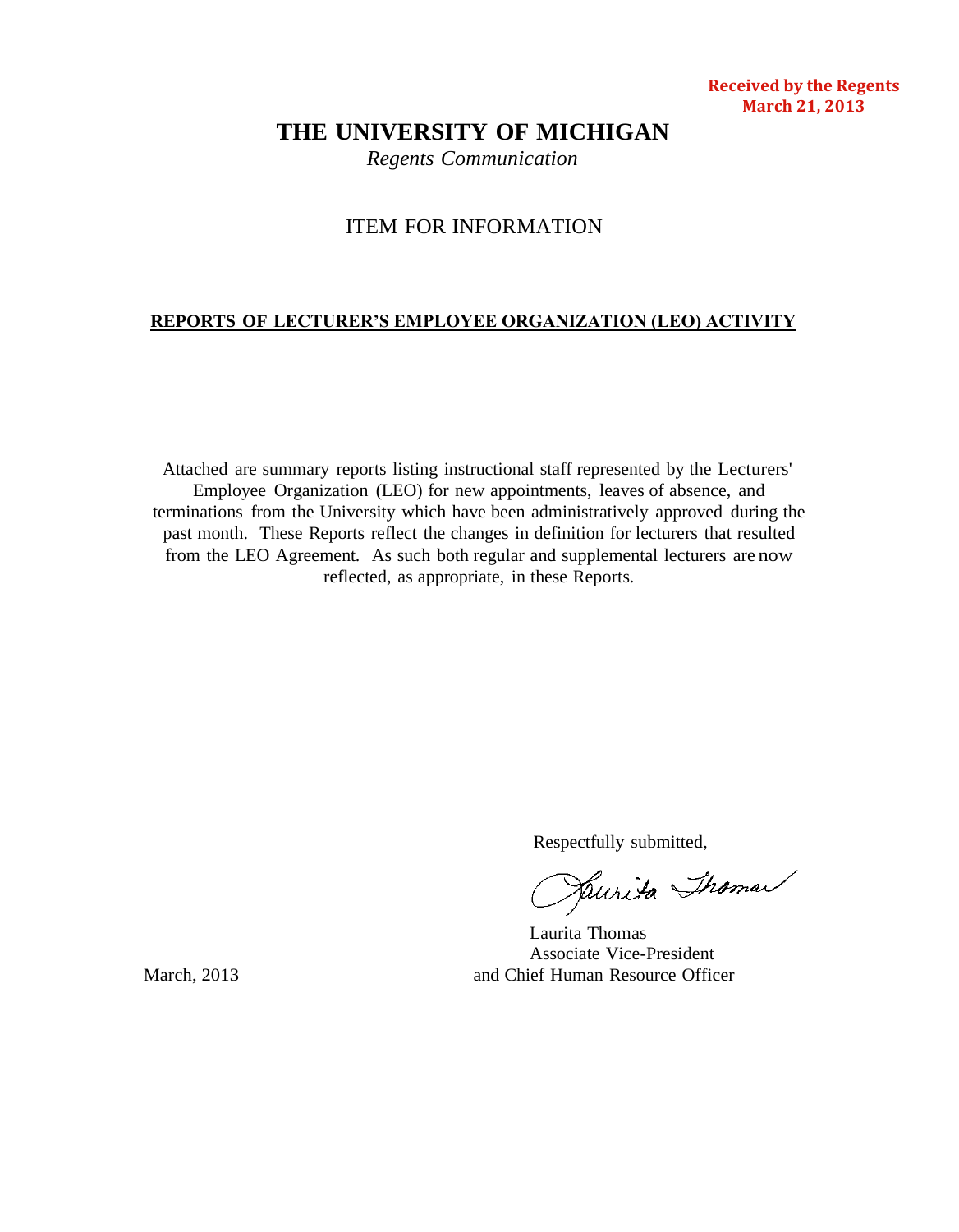# ADMINISTRATIVELY APPROVED NEW APPOINTMENTS OF INSTRUCTIONAL STAFF REPRESENTED BY THE LECTURERS' EMPLOYEE ORGANIZATION (LEO) March, 2013

## THE UNIVERSITY OF MICHIGAN – ANN ARBOR

## COLLEGE OF ENGINEERING

#### Mechanical Engineering

Ren, Yi, PH.D., Lecturer I in Mechanical Engineering, effective January 1, 2013 to April 30, 2013, from the University of Michigan, Ann Arbor, Michigan

## COLLEGE OF LITERATURE, SCIENCE, AND THE ARTS

#### Department of Afroamerican and African Studies

Gilliam, Reighan A., PH.D., Lecturer I in Afroamerican and African Studies, effective March 1, 2013 to April 30, 2013, from the University of Michigan, Ann Arbor, Michigan

## Curriculum Support

Callewaert, John H., PH.D., Lecturer I in Curriculum Support, effective September 1, 2012 to April 30, 2013, from the University of Michigan, Ann Arbor, Michigan

Holland, Manja P., PH.D., Lecturer I in Curriculum Support, effective September 1, 2012 to December 31, 2012, from the University of Michigan, Ann Arbor, Michigan

Horning, Andrew J., M.B.A., Lecturer I in Curriculum Support, effective September 1, 2012 to December 31, 2012, from the University of Michigan, Ann Arbor, Michigan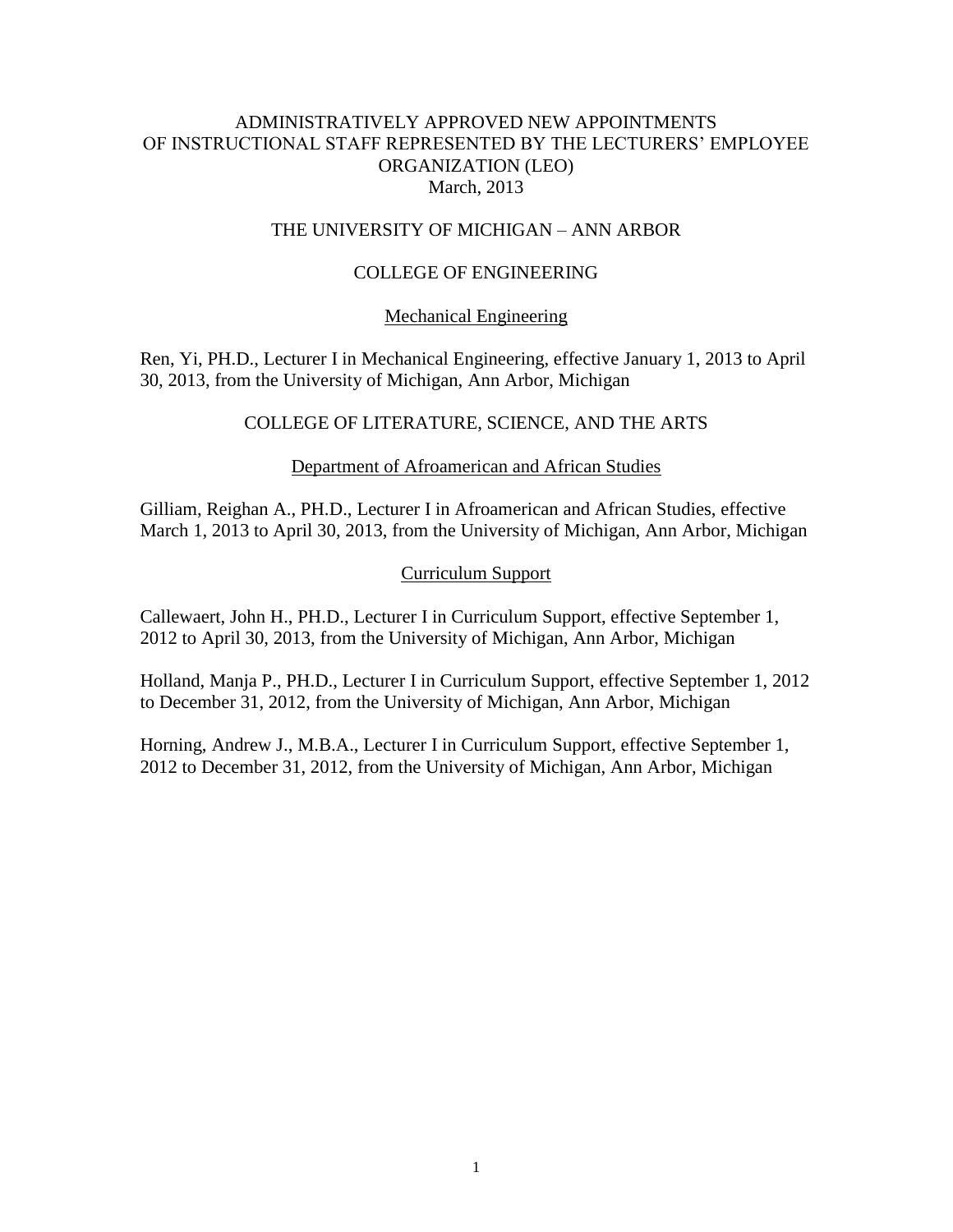# ADMINISTRATIVELY APPROVED NEW APPOINTMENTS OF INSTRUCTIONAL STAFF REPRESENTED BY THE LECTURERS' EMPLOYEE ORGANIZATION (LEO) March, 2013

## THE UNIVERSITY OF MICHIGAN – DEARBORN

## COLLEGE OF ARTS, SCIENCES AND LETTERS

#### Behavioral Sciences

Reynolds, Shawna L., PH.D., Lecturer I in Criminal Justice Studies, Department of Behavioral Sciences, effective January 1, 2013 to April 30, 2013, from the Destiny School of Ministry, Pontiac, Michigan

#### Natural Sciences

Bradbury, Faye A., PH.D., Lecturer I in Chemistry, Department of Natural Sciences, effective January 1, 2013 to April 30, 2013, from the University of Michigan, Ann Arbor, Michigan

Mudumana, Sudha, PH.D., Lecturer I in Biology, Department of Natural Sciences, effective January 1, 2013 to April 30, 2013, from the Henry Ford Community College, Dearborn, Michigan

Pletzke, Justin M., M.S., Lecturer I in Biological Sciences, Department of Natural Sciences, effective January 1, 2013 to April 30, 2013, from the Paragon Laboratories, Livonia, Michigan

## COLLEGE OF ENGINEERING AND COMPUTER SCIENCE

#### Industrial and Manufacturing Systems Engineering

Bhise, Vivek D., PH.D., Lecturer I in Industrial and Manufacturing Systems Engineering, effective January 1, 2013 to April 30, 2013, from the University of Michigan, Dearborn, Michigan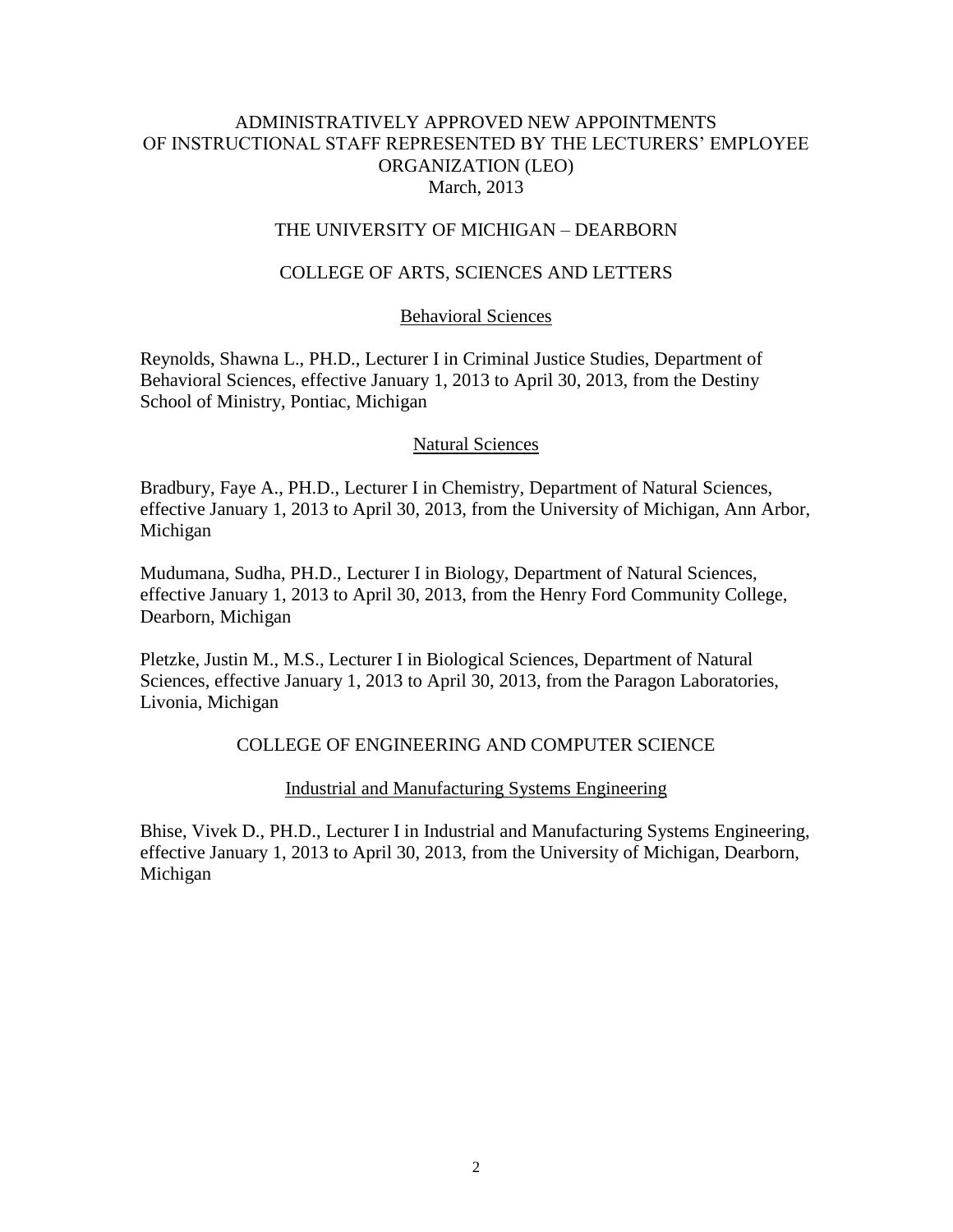# ADMINISTRATIVELY APPROVED NEW APPOINTMENTS OF INSTRUCTIONAL STAFF REPRESENTED BY THE LECTURERS' EMPLOYEE ORGANIZATION (LEO) March, 2013

## THE UNIVERSITY OF MICHIGAN – FLINT

## SCHOOL OF EDUCATION AND HUMAN SERVICES

## **Education**

Busse, Tracy, PH.D., Lecturer I in Education, effective January 1, 2013 to April 30, 2013, from the University of Pittsburgh, Pittsburgh, Pennsylvania

Vandenburg, Claire D., M.S., Lecturer I in Education, effective January 1, 2013 to April 30, 2013, from the Central Michigan University, Mount Pleasant, Michigan

## SCHOOL OF HEALTH PROFESSIONS AND STUDIES

## **Nursing**

Frencher, Youvalanda L., M.S.N., Lecturer I in Nursing, effective January 1, 2013 to April 30, 2013, from the University of Michigan, Flint, Michigan

#### Physical Therapy

Bean, Ryan A., PH.D., Lecturer I in Physical Therapy, effective January 1, 2013 to April 30, 2013, from the Oakland University, Rochester, Michigan

Hammond, Erica L., D.P.T., Lecturer I in Physical Therapy, effective February 1, 2013 to April 30, 2013, from the HCR Manorcare, Flint, Michigan

Smith, Leslie, M.PT., Lecturer I in Physical Therapy, effective January 1, 2013 to April 30, 2013, from the Flint-School of Health Professions and Studies, Flint, Michigan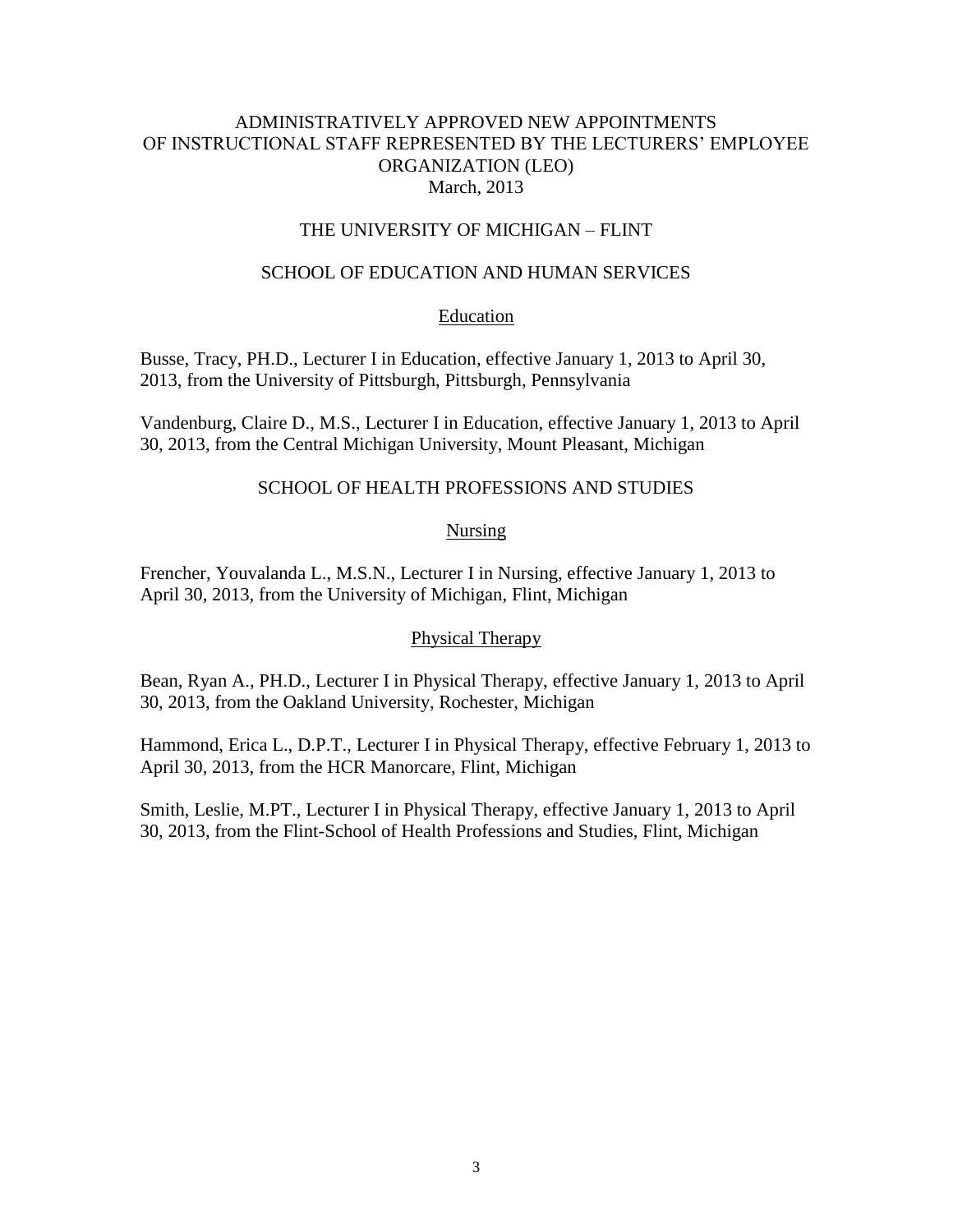# ADMINISTRATIVELY APPROVED LEAVES OF ABSENCE OF INSTRUCTIONAL STAFF REPRESENTED BY THE LECTURERS' EMPLOYEE ORGANIZATION (LEO) March, 2013

# THE UNIVERSITY OF MICHIGAN – ANN ARBOR

## SCHOOL OF SOCIAL WORK

Davies, Douglas D., PH.D., Lecturer II in Social Work, on personal leave, effective January 1, 2013 to August 31, 2013.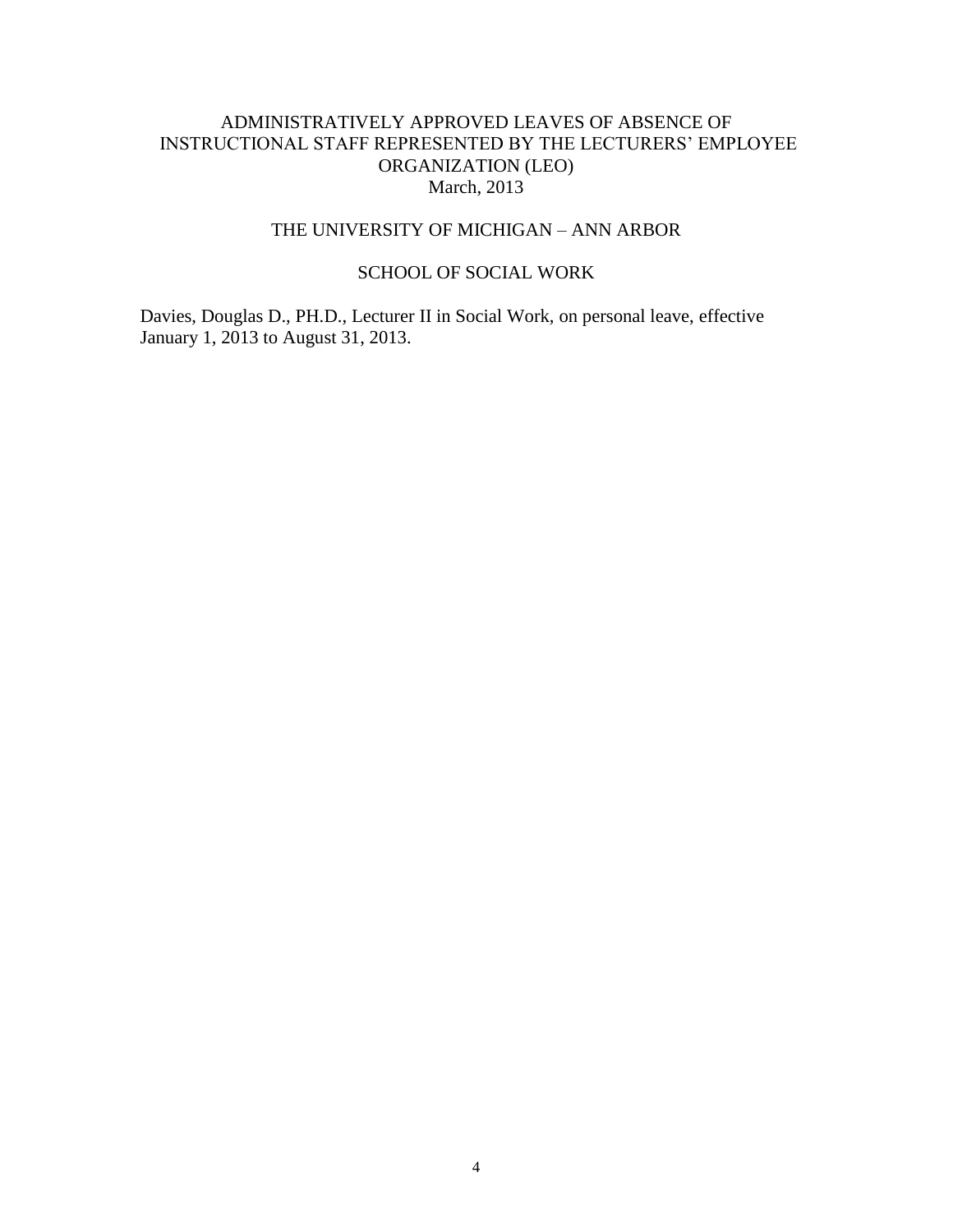## TERMINATIONS OF INSTRUCTIONAL STAFF REPRESENTED BY THE LECTURERS' EMPLOYEE ORGANIZATION (LEO) March, 2013

## THE UNIVERSITY OF MICHIGAN – ANN ARBOR

## PENNY W STAMPS SCHOOL OF ART AND DESIGN

Thayer, Russell L., M.A., Lecturer II in Art, resigned after 8 years of service, for personal reasons, effective April 30, 2013

# COLLEGE OF LITERATURE, SCIENCE AND THE ARTS

## English Language Institute

Altman, Roann, PH.D., Lecturer II in English Language Institute, retired after 15 years of service, effective April 30, 2013

# MEDICAL SCHOOL

## Department of Medical Education

Hildebrandt, Sabine, M.D., Lecturer IV in Anatomical Science, resigned after 11 years of service, for personal reasons, effective February 28, 2013

# Molecular and Integrative Physiology

Wishart, Matthew J., PH.D., Lecturer I in Molecular and Integrative Physiology, resigned after 4 months of service, for personal reasons, effective December 31, 2012